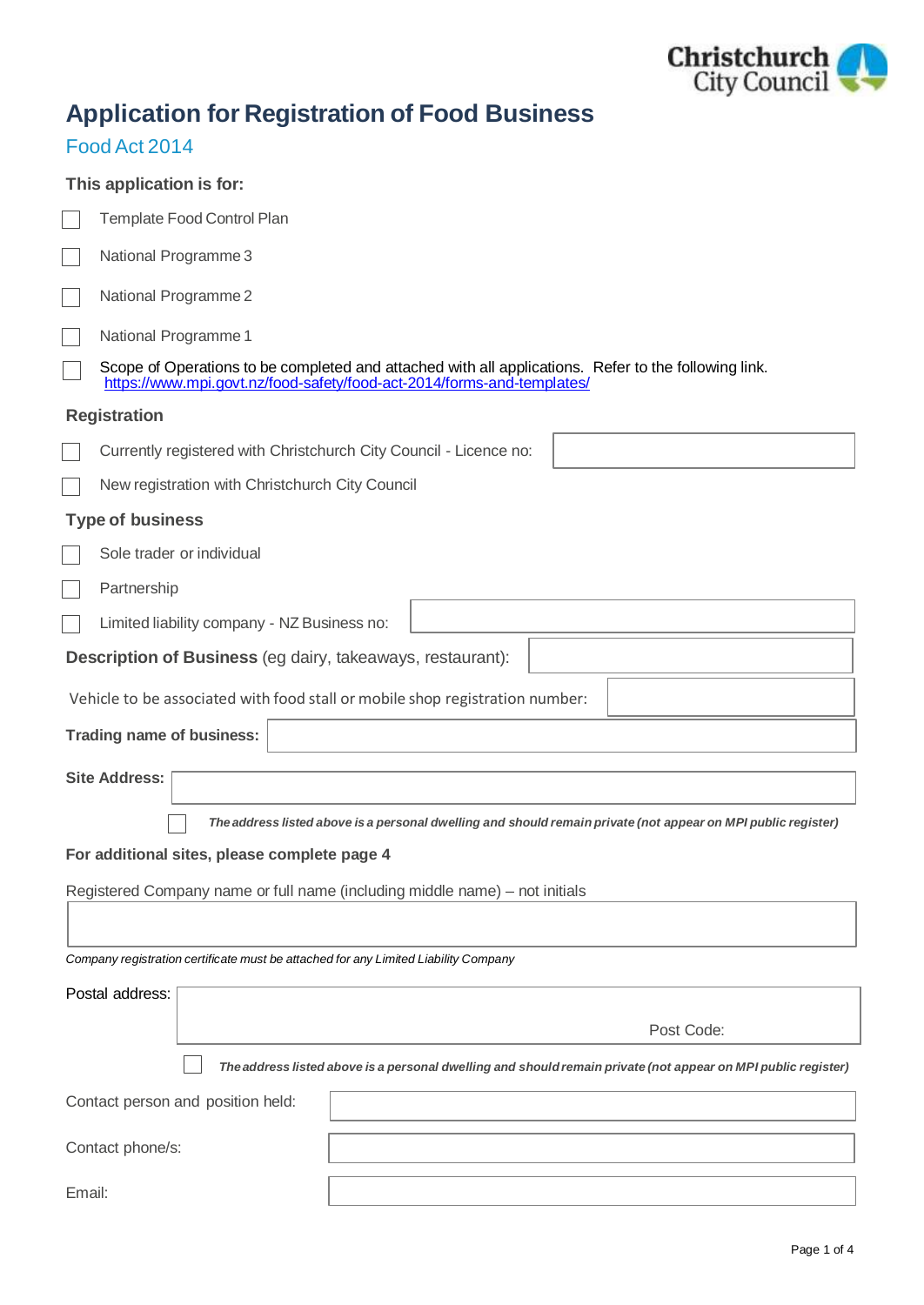| Verification Agency:                              | Christchurch City Council (for Template Food Control Plans only).                                                                                                           |  |
|---------------------------------------------------|-----------------------------------------------------------------------------------------------------------------------------------------------------------------------------|--|
|                                                   | Other (National Programme). Please specify.                                                                                                                                 |  |
|                                                   | For all National Programme applications, please provide a letter of confirmation from your<br>verification agency. The Council does not register Custom Food Control Plans. |  |
| Verification is a separate and additional charge. |                                                                                                                                                                             |  |
|                                                   |                                                                                                                                                                             |  |
|                                                   |                                                                                                                                                                             |  |
| All applicants to complete                        |                                                                                                                                                                             |  |
| Opening date (if new business):                   |                                                                                                                                                                             |  |
|                                                   | Name of day-to-day manager (if different from above):                                                                                                                       |  |
| Position held:                                    |                                                                                                                                                                             |  |

## **Registration Payment**

You **must not** sell food until you have your Notice of Registration.

- You will be invoiced for the application and registration fee. Your **Notice of Registration** will be posted to you **when we have received full payment**.
- Where the Council has issued an invoice for the payment of any fee or charge under **Section 205 of the Food Act 2014** and the amount invoiced has not been paid by the stated due date, the Council may commence debt recovery action.
- The Council reserves the right to charge interest, payable from the date the debt became due, and recover costs incurred in pursuing recovery of the debt on a solicitor client basis as outlined in the Fees and Charges Schedule of the Council's Long Term Plan.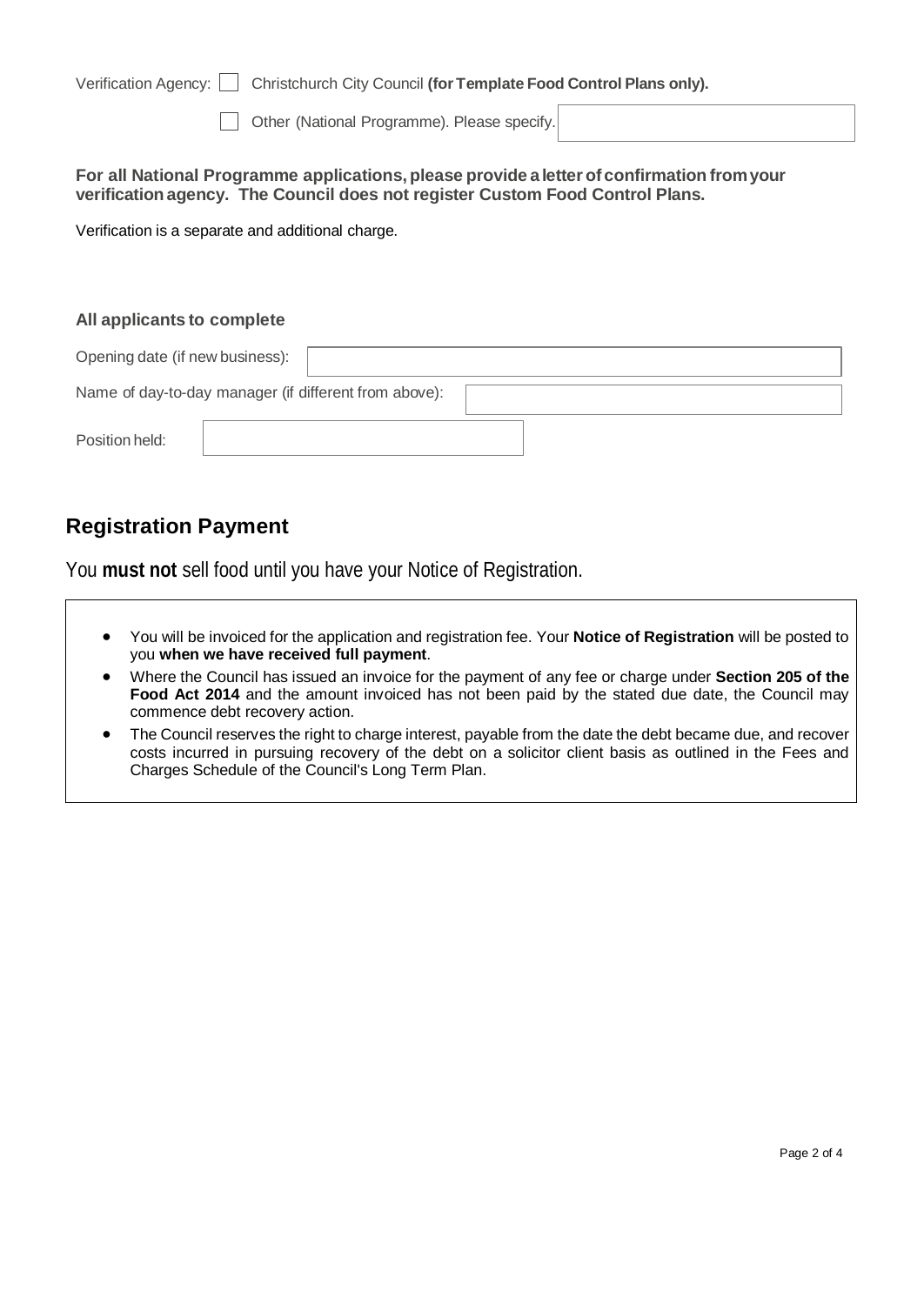#### **Collection of Information**

#### **Collection of Personal Information**

Pursuant to Principle 3 of the Privacy Act 1993, we advise that:

This information is being collected for the purpose of registering under the Food Act 2014; and

The recipient of this information, which is the agency that will collect and hold the information, is Christchurch City Council, PO Box 73013, Christchurch 8154; and

Some of the information collected will be displayed on a public register; and

The collection of information is authorised under section 53 or section 83 of the Food Act 2014, which ever applies. The provision of this information is necessary in order to process an application for registration under either section 53 or section 83; and

The supply of this information is voluntary; and

Failure to provide the requested information is likely to result in a return of this application form to the applicant, and may ultimately result in a refusal to register, in accordance with section 54 and 57 or section 84 and 87, of the Food Act 2014, which ever applies; and

Under Principles 6 and 7 of the Privacy Act 1993, you have the right of access to, and correction of, any personal information that you have provided.

#### **Collection of Official Information**

All information provided to the Christchurch City Council is official information and may be subject to a request made under the Local Government Official Information and Meetings Act 1987.

If a request is made under that Act for information you have provided in this application, the Christchurch City Council must consider any such request in accordance with its obligations under the Local Government Official Information and Meetings Act 1987 and any other applicable legislation.

#### **Acknowledgement**

I confirm that:

- I am authorised to make this application as the person with legal authority for the specified business.
- The information supplied in this application is truthful and accurate to the best of my knowledge.
- The operator of every food business covered by this application is a New Zealand resident within the meaning of section YD 1 or YD 2 of the Income Tax Act.

Signature of applicant: Date: Date: Date:

**Christchurch City Council:** Phone 941 8999, PO Box 73013, Christchurch 8154, Email: [healthadmin@ccc.govt.nz,](mailto:healthadmin@ccc.govt.nz) or visit: **<http://ccc.govt.nz/>**